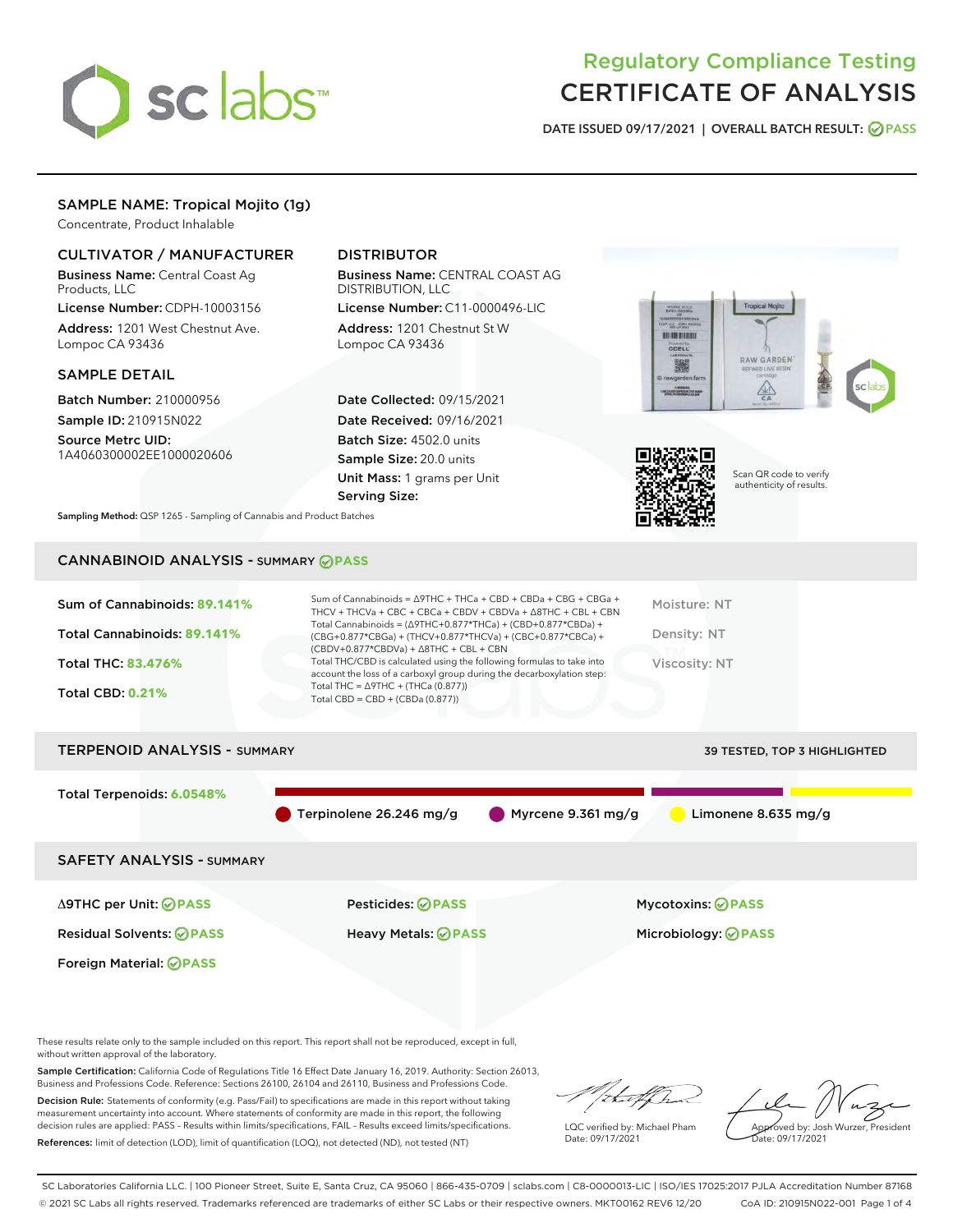



TROPICAL MOJITO (1G) | DATE ISSUED 09/17/2021 | OVERALL BATCH RESULT: **⊘** PASS

#### CANNABINOID TEST RESULTS - 09/17/2021 2 PASS

Tested by high-performance liquid chromatography with diode-array detection (HPLC-DAD). **Method:** QSP 1157 - Analysis of Cannabinoids by HPLC-DAD

#### TOTAL CANNABINOIDS: **89.141%**

Total Cannabinoids (Total THC) + (Total CBD) + (Total CBG) + (Total THCV) + (Total CBC) + (Total CBDV) + ∆8THC + CBL + CBN

TOTAL THC: **83.476%** Total THC (∆9THC+0.877\*THCa)

TOTAL CBD: **0.21%**

Total CBD (CBD+0.877\*CBDa)

TOTAL CBG: 3.855% Total CBG (CBG+0.877\*CBGa)

TOTAL THCV: 1.45% Total THCV (THCV+0.877\*THCVa)

TOTAL CBC: ND Total CBC (CBC+0.877\*CBCa)

TOTAL CBDV: ND Total CBDV (CBDV+0.877\*CBDVa)

| <b>COMPOUND</b>            | LOD/LOQ<br>(mg/g) | <b>MEASUREMENT</b><br><b>UNCERTAINTY</b><br>(mg/g) | <b>RESULT</b><br>(mg/g) | <b>RESULT</b><br>(%) |
|----------------------------|-------------------|----------------------------------------------------|-------------------------|----------------------|
| <b>A9THC</b>               | 0.06 / 0.26       | ±28.716                                            | 834.76                  | 83.476               |
| <b>CBG</b>                 | 0.06 / 0.19       | ±1.519                                             | 38.55                   | 3.855                |
| <b>THCV</b>                | 0.1 / 0.2         | ±0.72                                              | 14.5                    | 1.45                 |
| <b>CBD</b>                 | 0.07/0.29         | ±0.097                                             | 2.10                    | 0.210                |
| <b>CBN</b>                 | 0.1/0.3           | ±0.10                                              | 1.5                     | 0.15                 |
| $\triangle$ 8THC           | 0.1/0.4           | N/A                                                | <b>ND</b>               | <b>ND</b>            |
| <b>THCa</b>                | 0.05/0.14         | N/A                                                | <b>ND</b>               | <b>ND</b>            |
| <b>THCVa</b>               | 0.07/0.20         | N/A                                                | <b>ND</b>               | <b>ND</b>            |
| <b>CBDa</b>                | 0.02/0.19         | N/A                                                | <b>ND</b>               | <b>ND</b>            |
| <b>CBDV</b>                | 0.04 / 0.15       | N/A                                                | <b>ND</b>               | <b>ND</b>            |
| <b>CBDVa</b>               | 0.03/0.53         | N/A                                                | <b>ND</b>               | <b>ND</b>            |
| <b>CBGa</b>                | 0.1/0.2           | N/A                                                | <b>ND</b>               | <b>ND</b>            |
| <b>CBL</b>                 | 0.06 / 0.24       | N/A                                                | <b>ND</b>               | <b>ND</b>            |
| <b>CBC</b>                 | 0.2 / 0.5         | N/A                                                | <b>ND</b>               | <b>ND</b>            |
| <b>CBCa</b>                | 0.07/0.28         | N/A                                                | <b>ND</b>               | <b>ND</b>            |
| <b>SUM OF CANNABINOIDS</b> |                   |                                                    | 891.41 mg/g             | 89.141%              |

#### **UNIT MASS: 1 grams per Unit**

| ∆9THC per Unit                                                                            | 1120 per-package limit | <b>PASS</b><br>834.76 mg/unit |  |  |  |
|-------------------------------------------------------------------------------------------|------------------------|-------------------------------|--|--|--|
| <b>Total THC per Unit</b>                                                                 |                        | 834.76 mg/unit                |  |  |  |
| <b>CBD per Unit</b>                                                                       |                        | $2.10$ mg/unit                |  |  |  |
| <b>Total CBD per Unit</b>                                                                 |                        | $2.10$ mg/unit                |  |  |  |
| Sum of Cannabinoids<br>per Unit                                                           |                        | 891.41 mg/unit                |  |  |  |
| <b>Total Cannabinoids</b><br>per Unit                                                     |                        | 891.41 mg/unit                |  |  |  |
| <b>MOISTURE TEST RESULT</b><br><b>DENSITY TEST RESULT</b><br><b>VISCOSITY TEST RESULT</b> |                        |                               |  |  |  |

Not Tested

Not Tested

Not Tested

#### TERPENOID TEST RESULTS - 09/17/2021

Terpene analysis utilizing gas chromatography-flame ionization detection (GC-FID). **Method:** QSP 1192 - Analysis of Terpenoids by GC-FID

| <b>COMPOUND</b>         | LOD/LOQ<br>(mg/g) | <b>MEASUREMENT</b><br><b>UNCERTAINTY</b><br>(mg/g) | <b>RESULT</b><br>(mg/g)                         | <b>RESULT</b><br>$(\%)$ |
|-------------------------|-------------------|----------------------------------------------------|-------------------------------------------------|-------------------------|
| Terpinolene             | 0.008 / 0.026     | ±0.5380                                            | 26.246                                          | 2.6246                  |
| <b>Myrcene</b>          | 0.008 / 0.025     | ±0.1208                                            | 9.361                                           | 0.9361                  |
| Limonene                | 0.005 / 0.016     | ±0.1235                                            | 8.635                                           | 0.8635                  |
| $\beta$ Caryophyllene   | 0.004 / 0.012     | ±0.1470                                            | 4.130                                           | 0.4130                  |
| $\beta$ Pinene          | 0.004 / 0.014     | ±0.0262                                            | 2.281                                           | 0.2281                  |
| $\alpha$ Pinene         | 0.005 / 0.017     | ±0.0118                                            | 1.368                                           | 0.1368                  |
| Linalool                | 0.009 / 0.032     | ±0.0437                                            | 1.150                                           | 0.1150                  |
| $\alpha$ Humulene       | 0.009 / 0.029     | ±0.0341                                            | 1.062                                           | 0.1062                  |
| <b>Terpineol</b>        | 0.016 / 0.055     | ±0.0630                                            | 1.026                                           | 0.1026                  |
| $\alpha$ Phellandrene   | 0.006 / 0.020     | ±0.0126                                            | 0.929                                           | 0.0929                  |
| $\alpha$ Terpinene      | 0.005 / 0.017     | ±0.0107                                            | 0.717                                           | 0.0717                  |
| 3 Carene                | 0.005 / 0.018     | ±0.0097                                            | 0.686                                           | 0.0686                  |
| Fenchol                 | 0.010 / 0.034     | ±0.0262                                            | 0.678                                           | 0.0678                  |
| $\gamma$ Terpinene      | 0.006 / 0.018     | ±0.0102                                            | 0.588                                           | 0.0588                  |
| Ocimene                 | 0.011 / 0.038     | ±0.0134                                            | 0.419                                           | 0.0419                  |
| trans-ß-Farnesene       | 0.008 / 0.025     | ±0.0127                                            | 0.358                                           | 0.0358                  |
| Camphene                | 0.005 / 0.015     | ±0.0017                                            | 0.147                                           | 0.0147                  |
| Geraniol                | 0.002 / 0.007     | ±0.0059                                            | 0.134                                           | 0.0134                  |
| <b>Borneol</b>          | 0.005 / 0.016     | ±0.0052                                            | 0.124                                           | 0.0124                  |
| Sabinene                | 0.004 / 0.014     | ±0.0011                                            | 0.094                                           | 0.0094                  |
| Eucalyptol              | 0.006 / 0.018     | ±0.0019                                            | 0.076                                           | 0.0076                  |
| Nerolidol               | 0.009 / 0.028     | ±0.0045                                            | 0.072                                           | 0.0072                  |
| $\alpha$ Bisabolol      | 0.008 / 0.026     | ±0.0038                                            | 0.072                                           | 0.0072                  |
| p-Cymene                | 0.005 / 0.016     | ±0.0019                                            | 0.069                                           | 0.0069                  |
| Citronellol             | 0.003 / 0.010     | ±0.0023                                            | 0.048                                           | 0.0048                  |
| Sabinene Hydrate        | 0.006 / 0.022     | ±0.0013                                            | 0.034                                           | 0.0034                  |
| Fenchone                | 0.009 / 0.028     | ±0.0010                                            | 0.033                                           | 0.0033                  |
| Nerol                   | 0.003 / 0.011     | ±0.0005                                            | 0.011                                           | 0.0011                  |
| Caryophyllene<br>Oxide  | 0.010 / 0.033     | N/A                                                | <loq< th=""><th><loq< th=""></loq<></th></loq<> | <loq< th=""></loq<>     |
| Guaiol                  | 0.009 / 0.030     | N/A                                                | <loq< th=""><th><loq< th=""></loq<></th></loq<> | <loq< th=""></loq<>     |
| (-)-Isopulegol          | 0.005 / 0.016     | N/A                                                | ND                                              | ND                      |
| Camphor                 | 0.006 / 0.019     | N/A                                                | ND                                              | <b>ND</b>               |
| Isoborneol              | 0.004 / 0.012     | N/A                                                | ND                                              | <b>ND</b>               |
| Menthol                 | 0.008 / 0.025     | N/A                                                | ND                                              | <b>ND</b>               |
| $R-(+)$ -Pulegone       | 0.003 / 0.011     | N/A                                                | ND                                              | ND                      |
| <b>Geranyl Acetate</b>  | 0.004 / 0.014     | N/A                                                | ND                                              | <b>ND</b>               |
| $\alpha$ Cedrene        | 0.005 / 0.016     | N/A                                                | ND                                              | <b>ND</b>               |
| Valencene               | 0.009 / 0.030     | N/A                                                | ND                                              | ND                      |
| Cedrol                  | 0.008 / 0.027     | N/A                                                | <b>ND</b>                                       | <b>ND</b>               |
| <b>TOTAL TERPENOIDS</b> |                   |                                                    | 60.548 mg/g                                     | 6.0548%                 |

SC Laboratories California LLC. | 100 Pioneer Street, Suite E, Santa Cruz, CA 95060 | 866-435-0709 | sclabs.com | C8-0000013-LIC | ISO/IES 17025:2017 PJLA Accreditation Number 87168 © 2021 SC Labs all rights reserved. Trademarks referenced are trademarks of either SC Labs or their respective owners. MKT00162 REV6 12/20 CoA ID: 210915N022-001 Page 2 of 4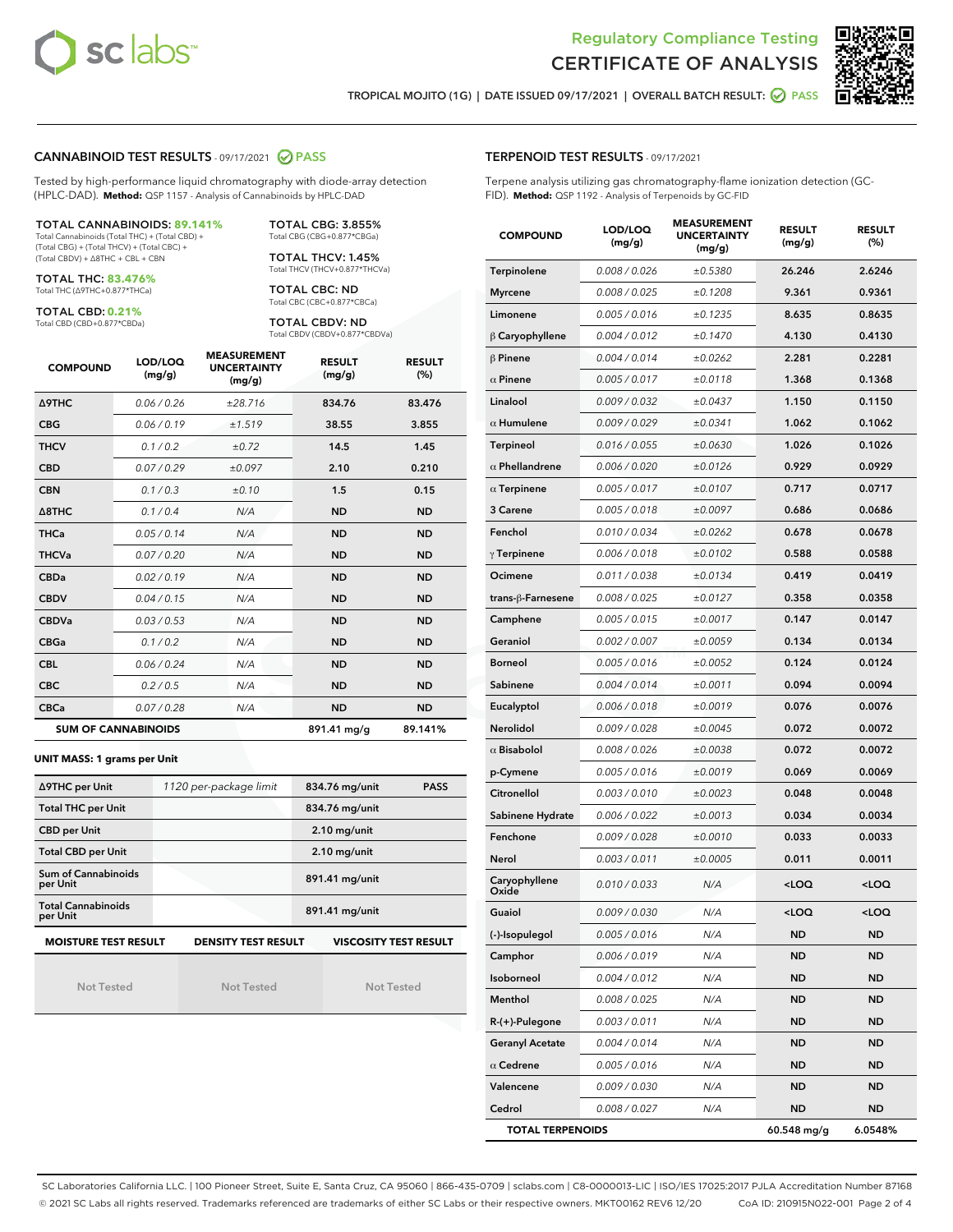



TROPICAL MOJITO (1G) | DATE ISSUED 09/17/2021 | OVERALL BATCH RESULT: @ PASS

## CATEGORY 1 PESTICIDE TEST RESULTS - 09/17/2021 2 PASS

Pesticide and plant growth regulator analysis utilizing high-performance liquid chromatography-mass spectrometry (HPLC-MS) or gas chromatography-mass spectrometry (GC-MS). \*GC-MS utilized where indicated. **Method:** QSP 1212 - Analysis of Pesticides and Mycotoxins by LC-MS or QSP 1213 - Analysis of Pesticides by GC-MS

| <b>COMPOUND</b>             | LOD/LOQ<br>$(\mu g/g)$ | <b>ACTION</b><br><b>LIMIT</b><br>$(\mu g/g)$ | <b>MEASUREMENT</b><br><b>UNCERTAINTY</b><br>$(\mu g/g)$ | <b>RESULT</b><br>$(\mu g/g)$ | <b>RESULT</b> |
|-----------------------------|------------------------|----------------------------------------------|---------------------------------------------------------|------------------------------|---------------|
| Aldicarb                    | 0.03/0.08              | $>$ LOD                                      | N/A                                                     | <b>ND</b>                    | <b>PASS</b>   |
| Carbofuran                  | 0.02 / 0.05            | $\geq$ LOD                                   | N/A                                                     | <b>ND</b>                    | <b>PASS</b>   |
| Chlordane*                  | 0.03/0.08              | $>$ LOD                                      | N/A                                                     | <b>ND</b>                    | <b>PASS</b>   |
| Chlorfenapyr*               | 0.03/0.10              | $\geq$ LOD                                   | N/A                                                     | <b>ND</b>                    | <b>PASS</b>   |
| Chlorpyrifos                | 0.02 / 0.06            | $\geq$ LOD                                   | N/A                                                     | <b>ND</b>                    | <b>PASS</b>   |
| Coumaphos                   | 0.02 / 0.07            | $\ge$ LOD                                    | N/A                                                     | <b>ND</b>                    | <b>PASS</b>   |
| Daminozide                  | 0.02 / 0.07            | $\ge$ LOD                                    | N/A                                                     | <b>ND</b>                    | <b>PASS</b>   |
| <b>DDVP</b><br>(Dichlorvos) | 0.03/0.09              | $\ge$ LOD                                    | N/A                                                     | <b>ND</b>                    | <b>PASS</b>   |
| <b>Dimethoate</b>           | 0.03/0.08              | $\ge$ LOD                                    | N/A                                                     | <b>ND</b>                    | <b>PASS</b>   |
| Ethoprop(hos)               | 0.03/0.10              | $\ge$ LOD                                    | N/A                                                     | <b>ND</b>                    | <b>PASS</b>   |
| Etofenprox                  | 0.02 / 0.06            | $\ge$ LOD                                    | N/A                                                     | <b>ND</b>                    | <b>PASS</b>   |
| Fenoxycarb                  | 0.03/0.08              | $\ge$ LOD                                    | N/A                                                     | <b>ND</b>                    | <b>PASS</b>   |
| Fipronil                    | 0.03/0.08              | $>$ LOD                                      | N/A                                                     | <b>ND</b>                    | <b>PASS</b>   |
| Imazalil                    | 0.02 / 0.06            | $>$ LOD                                      | N/A                                                     | <b>ND</b>                    | <b>PASS</b>   |
| <b>Methiocarb</b>           | 0.02 / 0.07            | $\ge$ LOD                                    | N/A                                                     | <b>ND</b>                    | <b>PASS</b>   |
| Methyl<br>parathion         | 0.03/0.10              | $\ge$ LOD                                    | N/A                                                     | <b>ND</b>                    | <b>PASS</b>   |
| <b>Mevinphos</b>            | 0.03/0.09              | $\ge$ LOD                                    | N/A                                                     | <b>ND</b>                    | <b>PASS</b>   |
| Paclobutrazol               | 0.02 / 0.05            | $>$ LOD                                      | N/A                                                     | <b>ND</b>                    | <b>PASS</b>   |
| Propoxur                    | 0.03/0.09              | $\ge$ LOD                                    | N/A                                                     | <b>ND</b>                    | <b>PASS</b>   |
| Spiroxamine                 | 0.03 / 0.08            | $\ge$ LOD                                    | N/A                                                     | <b>ND</b>                    | <b>PASS</b>   |
| Thiacloprid                 | 0.03/0.10              | $\ge$ LOD                                    | N/A                                                     | <b>ND</b>                    | <b>PASS</b>   |
|                             |                        |                                              |                                                         |                              |               |

#### CATEGORY 2 PESTICIDE TEST RESULTS - 09/17/2021 @ PASS

| <b>COMPOUND</b>          | LOD/LOO<br>$(\mu g/g)$ | <b>ACTION</b><br>LIMIT<br>$(\mu g/g)$ | <b>MEASUREMENT</b><br><b>UNCERTAINTY</b><br>$(\mu g/g)$ | <b>RESULT</b><br>$(\mu g/g)$ | <b>RESULT</b> |  |
|--------------------------|------------------------|---------------------------------------|---------------------------------------------------------|------------------------------|---------------|--|
| Abamectin                | 0.03/0.10              | 0.1                                   | N/A                                                     | <b>ND</b>                    | <b>PASS</b>   |  |
| Acephate                 | 0.02/0.07              | 0.1                                   | N/A                                                     | <b>ND</b>                    | <b>PASS</b>   |  |
| Acequinocyl              | 0.02/0.07              | 0.1                                   | N/A                                                     | <b>ND</b>                    | <b>PASS</b>   |  |
| Acetamiprid              | 0.02 / 0.05            | 0.1                                   | N/A                                                     | <b>ND</b>                    | <b>PASS</b>   |  |
| Azoxystrobin             | 0.02/0.07              | 0.1                                   | N/A                                                     | <b>ND</b>                    | <b>PASS</b>   |  |
| <b>Bifenazate</b>        | 0.01 / 0.04            | 0.1                                   | N/A                                                     | <b>ND</b>                    | <b>PASS</b>   |  |
| <b>Bifenthrin</b>        | 0.02 / 0.05            | 3                                     | N/A                                                     | <b>ND</b>                    | <b>PASS</b>   |  |
| <b>Boscalid</b>          | 0.03/0.09              | 0.1                                   | N/A                                                     | <b>ND</b>                    | <b>PASS</b>   |  |
| Captan                   | 0.19/0.57              | 0.7                                   | N/A                                                     | <b>ND</b>                    | <b>PASS</b>   |  |
| Carbaryl                 | 0.02/0.06              | 0.5                                   | N/A                                                     | <b>ND</b>                    | <b>PASS</b>   |  |
| Chlorantranilip-<br>role | 0.04/0.12              | 10                                    | N/A                                                     | <b>ND</b>                    | <b>PASS</b>   |  |
| Clofentezine             | 0.03/0.09              | 0.1                                   | N/A                                                     | <b>ND</b>                    | <b>PASS</b>   |  |

| <b>CATEGORY 2 PESTICIDE TEST RESULTS</b> - 09/17/2021 continued |  |
|-----------------------------------------------------------------|--|
|                                                                 |  |

| <b>COMPOUND</b>               | LOD/LOQ<br>(µg/g) | <b>ACTION</b><br><b>LIMIT</b><br>$(\mu g/g)$ | <b>MEASUREMENT</b><br><b>UNCERTAINTY</b><br>$(\mu g/g)$ | <b>RESULT</b><br>(µg/g) | <b>RESULT</b> |
|-------------------------------|-------------------|----------------------------------------------|---------------------------------------------------------|-------------------------|---------------|
| Cyfluthrin                    | 0.12 / 0.38       | $\overline{2}$                               | N/A                                                     | <b>ND</b>               | <b>PASS</b>   |
| Cypermethrin                  | 0.11 / 0.32       | $\mathbf{1}$                                 | N/A                                                     | <b>ND</b>               | <b>PASS</b>   |
| Diazinon                      | 0.02 / 0.05       | 0.1                                          | N/A                                                     | <b>ND</b>               | <b>PASS</b>   |
| Dimethomorph                  | 0.03 / 0.09       | $\overline{2}$                               | N/A                                                     | <b>ND</b>               | <b>PASS</b>   |
| Etoxazole                     | 0.02 / 0.06       | 0.1                                          | N/A                                                     | ND                      | <b>PASS</b>   |
| Fenhexamid                    | 0.03 / 0.09       | 0.1                                          | N/A                                                     | ND                      | <b>PASS</b>   |
| Fenpyroximate                 | 0.02 / 0.06       | 0.1                                          | N/A                                                     | <b>ND</b>               | <b>PASS</b>   |
| Flonicamid                    | 0.03 / 0.10       | 0.1                                          | N/A                                                     | <b>ND</b>               | <b>PASS</b>   |
| Fludioxonil                   | 0.03 / 0.10       | 0.1                                          | N/A                                                     | <b>ND</b>               | <b>PASS</b>   |
| Hexythiazox                   | 0.02 / 0.07       | 0.1                                          | N/A                                                     | ND                      | <b>PASS</b>   |
| Imidacloprid                  | 0.04 / 0.11       | 5                                            | N/A                                                     | <b>ND</b>               | <b>PASS</b>   |
| Kresoxim-methyl               | 0.02 / 0.07       | 0.1                                          | N/A                                                     | ND                      | <b>PASS</b>   |
| <b>Malathion</b>              | 0.03 / 0.09       | 0.5                                          | N/A                                                     | <b>ND</b>               | <b>PASS</b>   |
| Metalaxyl                     | 0.02 / 0.07       | $\overline{2}$                               | N/A                                                     | <b>ND</b>               | <b>PASS</b>   |
| Methomyl                      | 0.03 / 0.10       | $\mathbf{1}$                                 | N/A                                                     | <b>ND</b>               | <b>PASS</b>   |
| Myclobutanil                  | 0.03 / 0.09       | 0.1                                          | N/A                                                     | <b>ND</b>               | <b>PASS</b>   |
| Naled                         | 0.02 / 0.07       | 0.1                                          | N/A                                                     | ND                      | <b>PASS</b>   |
| Oxamyl                        | 0.04 / 0.11       | 0.5                                          | N/A                                                     | ND                      | <b>PASS</b>   |
| Pentachloronitro-<br>benzene* | 0.03 / 0.09       | 0.1                                          | N/A                                                     | <b>ND</b>               | <b>PASS</b>   |
| Permethrin                    | 0.04 / 0.12       | 0.5                                          | N/A                                                     | ND                      | <b>PASS</b>   |
| Phosmet                       | 0.03 / 0.10       | 0.1                                          | N/A                                                     | <b>ND</b>               | <b>PASS</b>   |
| Piperonylbu-<br>toxide        | 0.02 / 0.07       | 3                                            | N/A                                                     | <b>ND</b>               | <b>PASS</b>   |
| Prallethrin                   | 0.03 / 0.08       | 0.1                                          | N/A                                                     | <b>ND</b>               | <b>PASS</b>   |
| Propiconazole                 | 0.02 / 0.07       | 0.1                                          | N/A                                                     | <b>ND</b>               | <b>PASS</b>   |
| Pyrethrins                    | 0.04 / 0.12       | 0.5                                          | N/A                                                     | ND                      | <b>PASS</b>   |
| Pyridaben                     | 0.02 / 0.07       | 0.1                                          | N/A                                                     | ND                      | <b>PASS</b>   |
| Spinetoram                    | 0.02 / 0.07       | 0.1                                          | N/A                                                     | <b>ND</b>               | <b>PASS</b>   |
| Spinosad                      | 0.02 / 0.07       | 0.1                                          | N/A                                                     | ND                      | <b>PASS</b>   |
| Spiromesifen                  | 0.02 / 0.05       | 0.1                                          | N/A                                                     | ND                      | <b>PASS</b>   |
| Spirotetramat                 | 0.02 / 0.06       | 0.1                                          | N/A                                                     | <b>ND</b>               | <b>PASS</b>   |
| Tebuconazole                  | 0.02 / 0.07       | 0.1                                          | N/A                                                     | ND                      | <b>PASS</b>   |
| Thiamethoxam                  | 0.03 / 0.10       | 5                                            | N/A                                                     | <b>ND</b>               | <b>PASS</b>   |
| Trifloxystrobin               | 0.03 / 0.08       | 0.1                                          | N/A                                                     | <b>ND</b>               | <b>PASS</b>   |

SC Laboratories California LLC. | 100 Pioneer Street, Suite E, Santa Cruz, CA 95060 | 866-435-0709 | sclabs.com | C8-0000013-LIC | ISO/IES 17025:2017 PJLA Accreditation Number 87168 © 2021 SC Labs all rights reserved. Trademarks referenced are trademarks of either SC Labs or their respective owners. MKT00162 REV6 12/20 CoA ID: 210915N022-001 Page 3 of 4